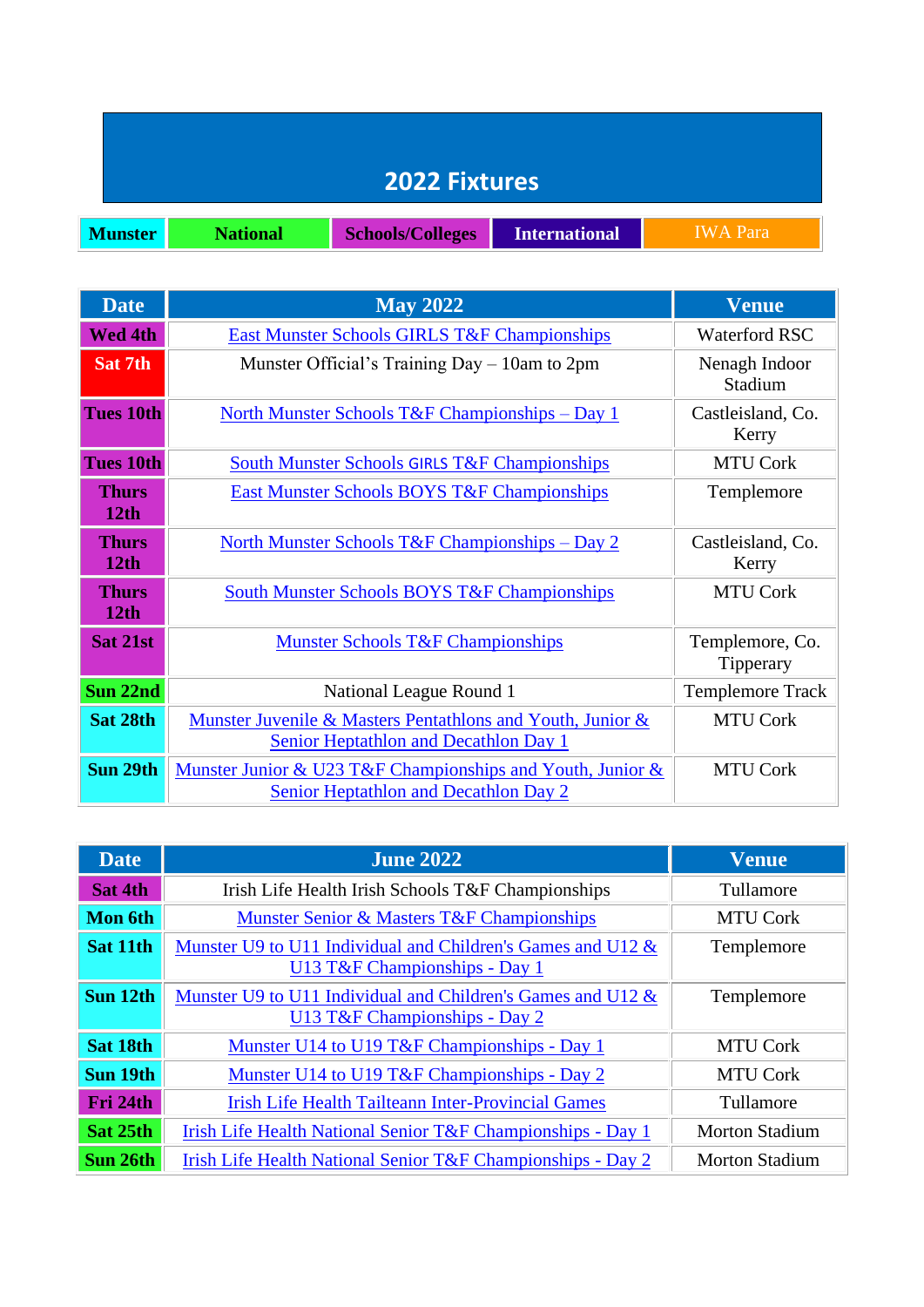| <b>Date</b>               | <b>July 2022</b>                                                                                   | <b>Venue</b>                         |
|---------------------------|----------------------------------------------------------------------------------------------------|--------------------------------------|
| <b>Sat 2nd</b>            | <b>AAI</b> Children's Games                                                                        | Tullamore                            |
| Sat 2nd                   | <b>Morton Games</b>                                                                                | <b>Morton Stadium</b>                |
| <b>Sun 3rd</b>            | Irish Life Health National Juvenile T&F Championships - Day 1                                      | Tullamore                            |
| <b>Tues 5th</b>           | <b>Cork City Sports</b>                                                                            | <b>MTU Cork</b>                      |
| <b>Sat 9th</b>            | IWA Irish Para Athletics National T&F Championships                                                | <b>IT Carlow</b>                     |
| <b>Sat 9th</b>            | Irish Life Health National Juvenile T&F Championships - Day 2                                      | Tullamore                            |
| Sun 10th                  | Irish Life Health National Juvenile T&F Championships - Day 3                                      | Tullamore                            |
| Sun 10th                  | National 10 Mile (Irish Runner 10 Mile) Championships                                              | Phoenix Park, Dublin                 |
| Mon 15th<br>- Wed<br>24th | <b>World Athletics Championships</b>                                                               | Oregon, USA                          |
| Sat 16th                  | <b>SIAB Schools T&amp;F International</b>                                                          | Mary Peters Track,<br><b>Belfast</b> |
| Sat 16th                  | Irish Life Health National Juvenile "B" Championships and<br>National Juvenile Relay Championships | Tullamore                            |
| Sun 17th                  | Irish Life Health National Junior & U23 T&F Championships                                          | Tullamore                            |
| Sat 23rd                  | AAI Games & Combined Events Championships - Day 1                                                  | Tullamore                            |
| Sun 24th                  | <b>AAI Games &amp; Combined Events Championships - Day 2</b>                                       | Tullamore                            |
| Sun 24th<br>- Sat $30th$  | <b>European Youth Olympic Festival</b>                                                             | Banska-Bystrica,<br>Slovakia         |
| Sat 30th                  | Munster Juvenile "B" T&F Championships                                                             | Templemore                           |
| 31st July                 | AAI National Outdoor League Round 2                                                                | tbc                                  |

| <b>Date</b>                                                | <b>August 2022</b>                                   | <b>Venue</b>    |
|------------------------------------------------------------|------------------------------------------------------|-----------------|
| Mon 1st -<br>Sat 6th                                       | <b>World Athletics U20 T&amp;F Championships</b>     | Cali, Columbia  |
| Sat 6th &<br><b>Sun 7th</b>                                | Templemore A.C. Throws Festival                      | Templemore      |
| Sat 13th                                                   | Irish Life Health National Masters T&F Championships | Tullamore       |
| Sun 14th                                                   | AAI National T&F League Final                        | Tullamore       |
| $\overline{\text{Mon}}$ 15th<br>$\vert$ - Sun 21st $\vert$ | European Athletics T&F Championships                 | Munich, Germany |

| <b>Date</b> | <b>September 2022</b>                      | Venue            |
|-------------|--------------------------------------------|------------------|
| Sat 24th    | <b>IWA Para Athletics Fest Competition</b> | <b>IT Carlow</b> |